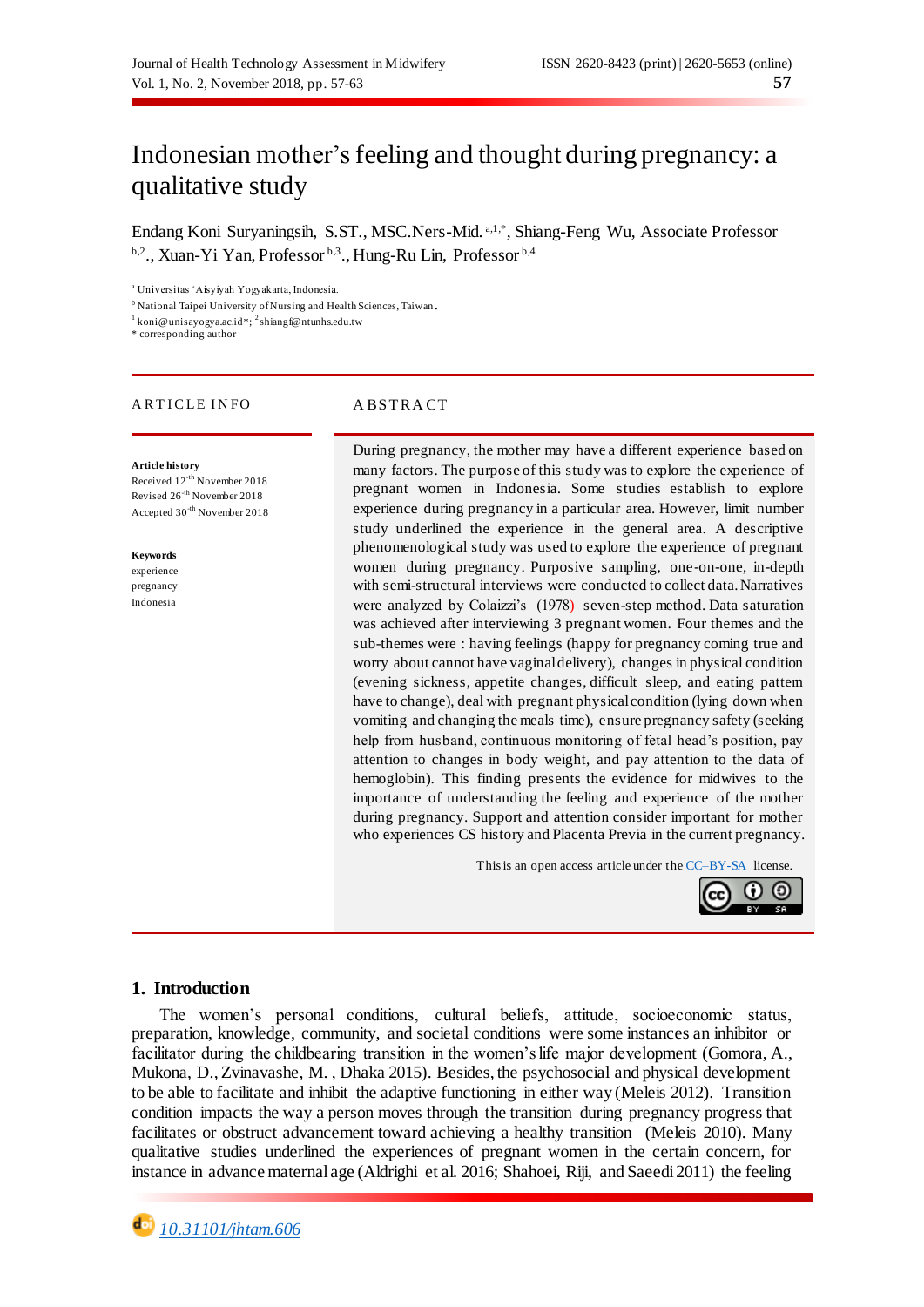during pregnancy (Shahoei, Riji, and Saeedi 2011), and life experiences at 41 weeks (Wessberg, Lundgren, and Elden 2017). The boundary number of study on the mother's sensation and believed during pregnancy in Indonesia was the major intention to conduct this research. Midwives need to understand those issue to provide the best prenatal care for the mother. Therefore, the aim of this study was to address the midwives' need.

# **2. Methodology research**

This study was exploring the mother's feeling and thought during pregnancy, thus phenomenological approach used. The population in this study was the pregnant women who come to the antenatal care at private clinics in the north of Yogyakarta, Indonesia within a month. The inclusion criteria were: (i) pregnant women at any ages, (ii) pregnant women at the third trimester, (iii) pregnant women at any parity, (iv) pregnant women with or without obstetric complication at the current pregnancy or earlier, (v) pregnant women who will to contribute in this study, (vi) agreeable to share their thought and feeling. However, the pregnant women who cannot read and speak in Bahasa automatically excluded. Out of 85 pregnant women, three were interviewed after met criteria and achieving saturation.

# **2.1. Data collection**

The proposed informant was approached by the midwife in the clinic and introduce to the author before the interview session. The interview was conducted in the midwifery private clinic at lasted 30-40 minutes and were recorded and transcribed verbatim. Consent regarding the project well-informed and the rights of the informant has explained. The privacy of the interview room was established to decrease the bias due to an inappropriate situation. The guideline was: (i) could you tell me concerning your feeling and thought in this pregnancy? (ii) could share with me your experience in this pregnancy. In addition, to reassure the pregnant women to share further information, the inquiry questions such as "can you tell me more about that?" has been delivered. At the end of the interview, the closing question "is there anything else you would like to share with me?" also has been given by the researcher (Polit and Beck 2017).

#### **2.2. Data analysis**

The author followed Collaizi's seven-step standard set (Morrow et al. 2015). The first step, we red all the protocols to acquire a feeling for the pregnant women, then each protocol has been reviewed and extracted to highlight the significant statement. Next, organized the formulated meanings into clusters of themes has been established. This step consists two sub-steps:(i) refer these clusters back to the original protocols to validate them, (ii) note discrepancies among or between the various clusters, avoiding the temptation of ignoring data or themes that do not fit. Then, after that, we integrated results into an exhaustive description of the phenomenon under study. Furthermore, we formulated an exhaustive description of the phenomenon under study. However, the rigor of credibility, fittingness, and confirmability, were obtained along with the audit trail, member check and peer debriefing(Guba and Lincoln 1994). For the credibility, the researcher was peer debriefed regarding data analysis by classmates and three professionals on the expert panel with the experiences in a particular area and have published many works in the qualitative study.

# **2.3. Ethic**

Ethical consideration was approved by the Institutional Review Board (IRB) in Yogyakarta, and consent obtained from the women. They were asked by the researcher to describe their feeling, thought and experiences during pregnancy.

# **2.4. Result**

Four emergent themes were identified to illustrate the experiences of the pregnant women in Indonesia. These themes were: (i) having feelings; (ii) changes the physical condition; (iii) deal with the pregnant physical condition; and (iv) ensure pregnancy safety.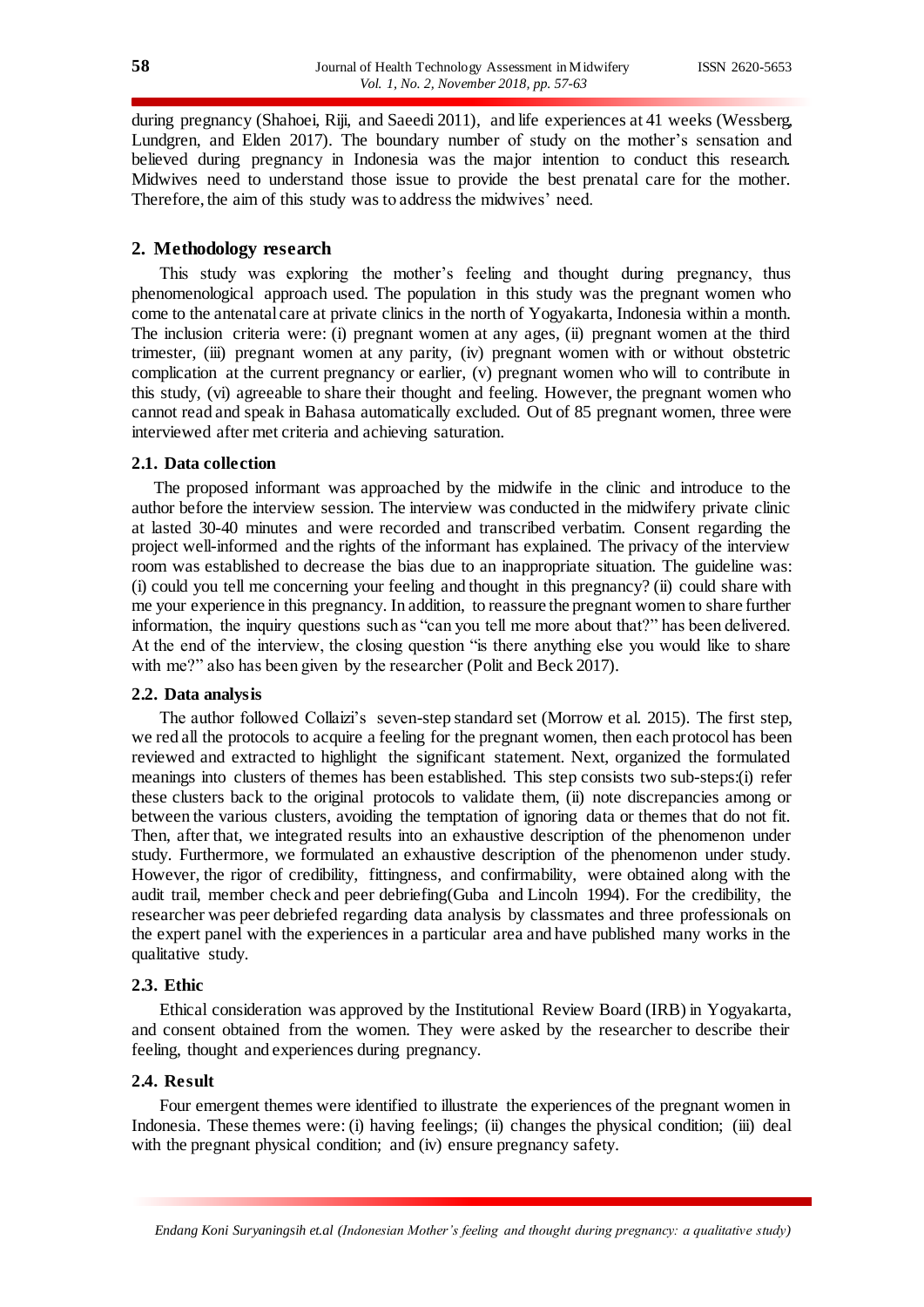Theme 1: Having feelings

This topic includes the sub-themes: happy for pregnancy coming true and worry about cannot have a vaginal delivery.

*Happy for pregnancy coming true*. Mothers really excited and struggling with the effort to get this pregnant. She also mentioned if she felt joy and happiness when know she got pregnant as described below:

*This is my expected pregnancy, so when I knew if I was late on my period I was so happy. Several I got the examination and waiting for three months and until the midwife recommend me to have the pills to stimulate my menstruation (R1).*

Yes, I am happy with this pregnancy of course (R3).

*Worry about cannot have a vaginal delivery.* While mother stated that her SC history led her to have the concern to deliver by the vagina, other pregnant women experience her worry to incapable to have the vaginal delivery due to her obstetrics condition.

*I want to have a vaginal birth… My feeling now is nervous, because I have SC for my first delivery(R1).*

In addition, the placenta covered the way a bit as Doctor' said, that make my concern getting worst. Therefore, it makes me keep thinking if probably I could not have a vaginal delivery.

Theme 2: Changes physical condition

This theme included four sub themes: Evening sickness, appetite change, difficult sleep, and change in eating pattern.

*Evening sickness*. Mother said if she has vomiting and nausea in the evening in this pregnancy.

*When in the morning I have my breakfast as regularly, but then in the evening everything that I ate come out at all, even if I have nothing to ate before it was still come out (R1).*

*Appetite change*. One pregnant woman stated if she experience the appetite change.

*For this second pregnancy, I have loss some appetite to eat, no as previous. So I just ate what I want (R2).*

Difficult to sleep. Mother stated if she starts to have sleep problem since late stage of the pregnancy.

*But since my pregnant was 7 month I begin have difficult to falling asleep and difficult to found the comfort sleeping position as well, and once I woke up at night, then I will difficult to continue my sleeping (R1).*

*Eating pattern have change*. Mother tried to take meal as she wants and deal with the pattern changes included frequency and the portion of meals.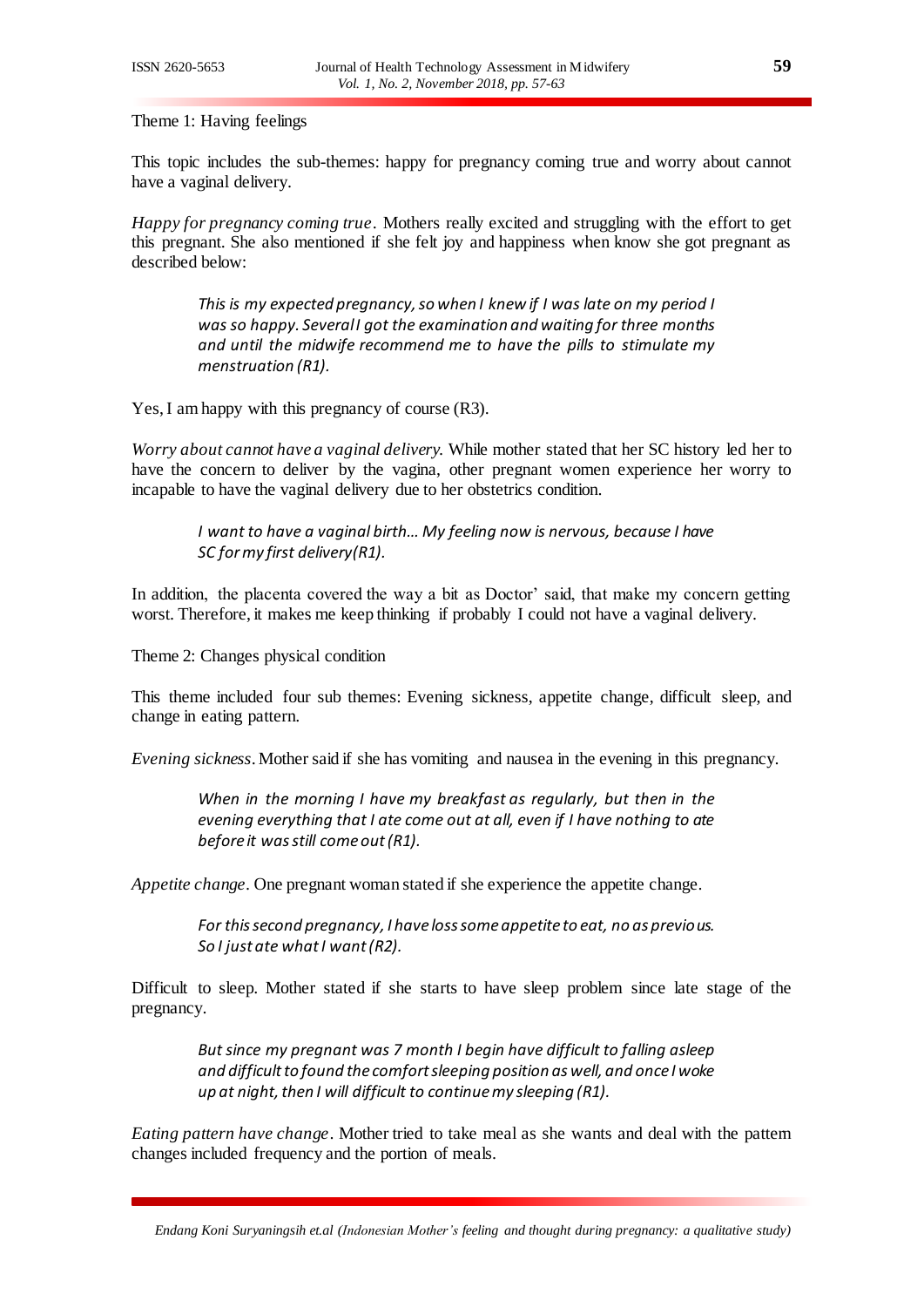*The other thing was since my 8 month until now my eating pattern have change, I only take meals three time a day with small portion otherwise before I was take it for five times (R1).*

Theme 3: Deal with pregnant physical condition

The theme included: lying down when vomiting and changing the meals time.

*Lying down when vomiting*. After mother experience nausea and vomiting, she tried to found the comfort position as lying down.

*I have vomited after evening, once it occurs, I just lying down (R1).*

*Changing meals time.* Women described the changing time to having meals was occurring after she vomit the food in the evening, therefore she has to had second meal at late night.

*Sometimes I will have my second dinner at 11pm or 12 am because after vomit, my stomach was empty at all (R1).*

Theme 4: Ensure pregnancy safety

This theme included four sub themes: Seeking help from husband, continuous monitoring of fetal head position, pay attention to changes in body weight, and pay attention to the data of hemoglobin.

*Seeking help from husband*. Mother seeking help from husband to remind her to had the second dinner.

*I ask my husband to woke me up to have my meals (R1).*

*Continuous monitoring of fetal head position*. To ensure pregnancy safety, mother said if she is monitoring her fetal head position which is help by midwives in her antenatal care visit. Mother also said if she is waiting for the next antenatal care schedule to know the progress of her baby.

*I am concerning on my baby's head position that insist in up (R1).*

*Pay attention to changes in body weight*. The mother described that she has not gain weight significantly during this pregnancy, however, she has routine weigh scale at antenatal care visit.

*I have question that playing in my mind was like, why my weight not increase significantly during this pregnancy. Therefore, I am waiting for the next antenatal care schedule (R3).*

*Pay attention to the data of hemoglobin.* Mother described her awareness on the improvement of hemoglobin measurement during pregnancy. She just kept in mind why her hemoglobin data was stuck on the same level.

*I also wondering why my hemoglobin did not increase? (R3).*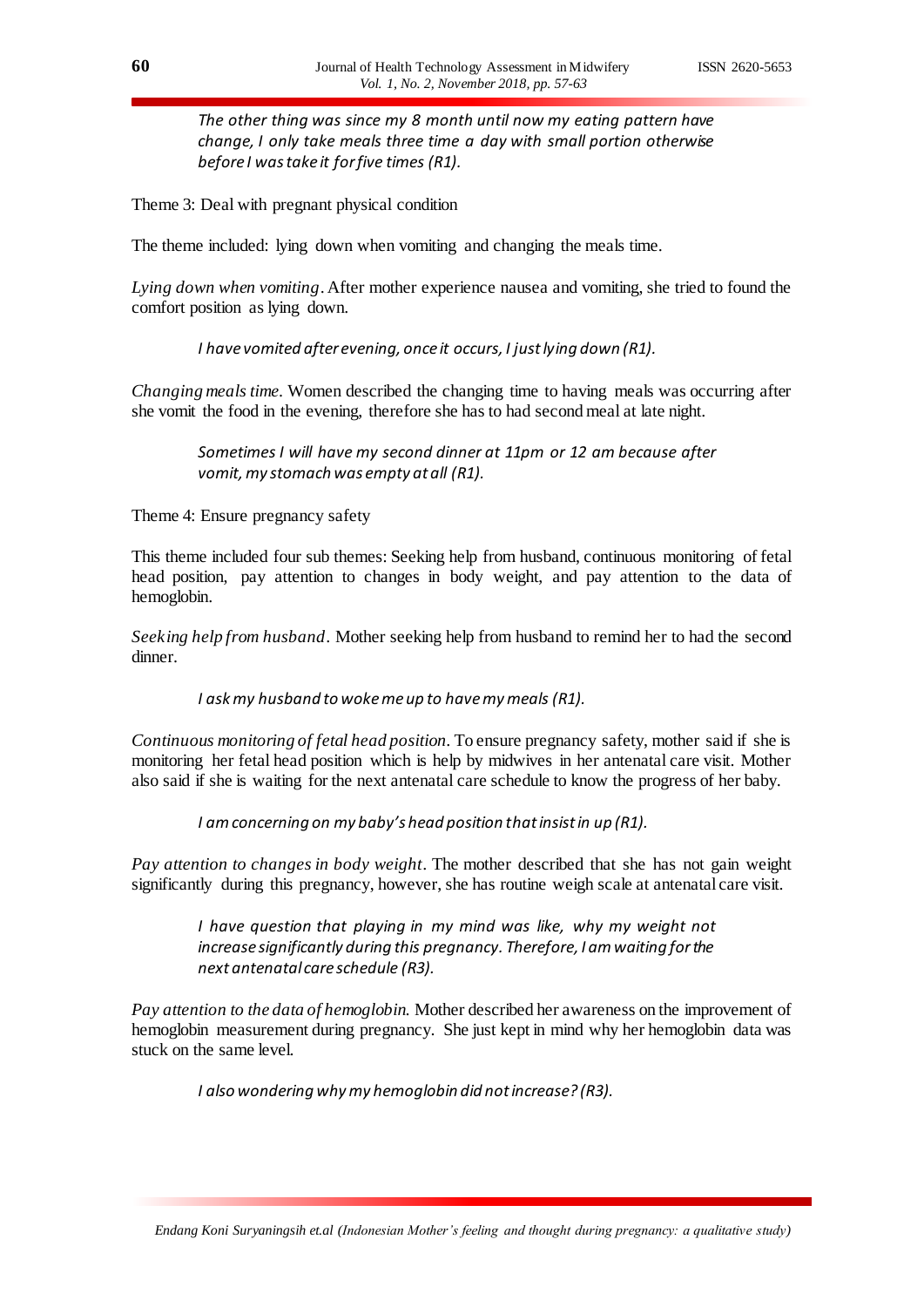# **3. Discussion**

During pregnancy, women experienced a variety of feelings: 'satisfied and happy', 'unpleasant' and 'ambivalent (Shahoei, Riji, and Saeedi 2011). However, in our current finding, all the respondent expresses their happiness for the pregnancy coming true while they also shared their worry about cannot have vaginal delivery. Two respondent mentioned the reason of their worry is due to her cesarean section (CS) history, while another one has Placenta Previa. Based on previous study, two of those cases are common to end up with CS method as delivery (Mann et al. 1999; Regan et al. 2015). The findings of our study help midwives to understand that women need more support from health care provider in the particular condition (Mojrian et al. 2018). In our finding, one mother has vomit and nausea in the evening. However, vomit and nausea are the most common pregnancy-related complaint (Einarson et al. 2010), beside sleeping disturbance(Heitmann 2016; Heitmann et al. 2015) and appetite (Paterson, Hay-Smith, and Treharne 2016), also eating changed pattern. Mothers seems try to deal with some complaint during pregnancy, as we found in this study such as have eat in a small portion and some frequencies, ask help from her husband to get a second meal and try to find the pleasant position after vomit occur. Those are in line with the previous study and protocol. The Univesity of Washigton (2017) released the guidelines for prenatal education as for the meal and appetite change during pregnancy. Mother recommended to have eat a few crackers or any other food you can tolerate before getting out of bed in the morning, and even during the night, if you wake up.

In this study, women said if she laid down after have evening sickness. Similarly, lying down is the most comfort position for pregnant women to stretch their body (Khavari et al. 2017). However, in term of husband's role during pregnancy, he, as underlined by previous finding (Isabel et al. 2014) is the main facilitator for mother to establish care seeking behavior. As the close person, father or intimate partner playing an important role during pregnancy. He can help mother to take care at home such as remind her to take an iron tablet, take enough nutrition or other health care practices during pregnancy (Alio 2015). Mother in this interviewed described that this pregnancy brought them a sense of needing to provide the safekeeping of the baby. This finding was also reported by senior study (Meier and Avillaneda 2015). Mother will observe her pregnancy as the part of a sense of ownership and responsibility (Shahoei, Riji, and Saeedi 2011). We also found if mother pay attention to her body weight. This supported by other researcher (Wessberg, Lundgren, and Elden 2017), stated that women were interested in monitoring health parameters such as Body Mass Index provided reassurance interested monitoring. The awareness of changes in body weight also reported by Rathi & Palekar, (2012). Hemoglobin examination issue is the part of our finding from mother. Based on mother's awareness of hemoglobin improvement, she tried to ensure her pregnancy safety as the part of seeking-care behavior. Through this way, mother reassured on her health status regarding anemia issue. Anemia is a condition in which the number of red blood cells (and consequently their oxygen-carrying capacity) is insufficient to meet the body's physiologic needs (WHO 2011).

# **4. Conclusion**

This study described the experience during pregnancy among Indonesian pregnant women. The findings of this study indicate that Indonesian women experience a happy feeling for this pregnancy but also in the same time feeling worry for the disability to have vaginal delivery. Besides, women also have some complaint during her pregnancy and they also described how to deal with that kind of complaint. Lastly, women also shared her experience in term of ensure her safety pregnancy. Thus, it is important for midwives to ask pregnant women about their feelings and experience concerning the current pregnancy, childbirth and future motherhood. Special consideration should be given to women with Cesarean Section of previous pregnancies and other obstetrical problem (Placenta Previa) in this pregnancy. These findings are important markers for further research concerning women's experiences of worry feelings, as well as midwives' perceptions about and their interaction with pregnant women.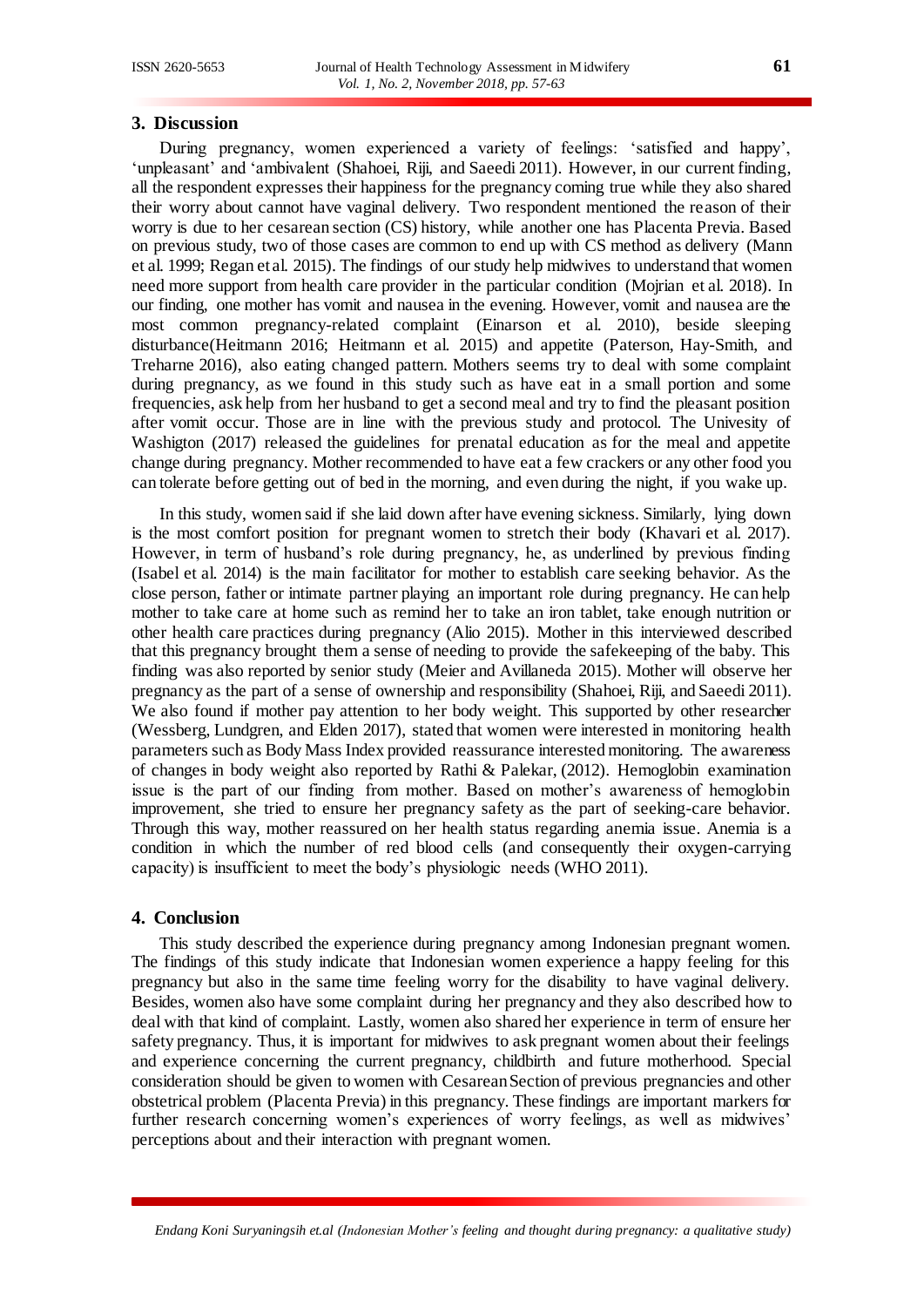### **References**

- Aldrighi, Juliane Dias, Marilene Loewen Wall, Silvana Regina Rossi Kissula Souza, and Franciane Zabloski Vieira Cancela. 2016. "The Experiences of Pregnant Women at an Advanced Maternal Age: An Integrative Review." *Revista da Escola de Enfermagem da USP* 50(3): 512–21. http://www.scielo.br/scielo.php?script=sci\_arttext&pid=S0080- 62342016000300512&lng=en&tlng=en.
- Alio, A. 2015. *Rationale and Strategies for Engaging Fathers in Maternal and Infant Health Program: A Summary of Promising Practice*.
- Colaizzi, P.F. 1978. Psychological research as the phenomenologist views it. In: (Eds.), I.R.S.V.M.K. ed. Existential phenomenological alternatives for psychology. New York: Plenum.
- Einarson, Adrienne, Pina Bozzo, Caroliine Maltepe, and Ruth Law. 2010. "Motherisk Update Treatment of Heartburn and Acid Re Ux Associated with Nausea and Vomiting during Pregnancy." 56: 143–44.
- Gomora, A., Mukona, D., Zvinavashe, M. , Dhaka, A. 2015. "The Relationship between Prenatal Self Care and Adverse Birth Outcomes in Young Women Aged 16 to 24 Years." *Journal of Nursing and Health Science* 4(1): 72–80.
- Guba, E. G., and Y. S Lincoln. 1994. "Competing Paradigms in Qualitative Research." In *Handbook of Qualitative Research*, , 105–17.
- Heitmann, Kristine et al. 2015. "Treatment of Nausea in Pregnancy: A Crosssectional Multinational Web-Based Study of Pregnant Women and New Mothers." *BMC Pregnancy and Childbirth* 15(1).

-. 2016. "Treatment of Nausea and Vomiting during Pregnancy - with Special Focus on Attitudes to and Use of Pharmacological Treatment." *AiT Bjerch AS/ University of Bergen*.

- Isabel, Ana et al. 2014. "The Daily Life of Pregnant Women : Nursing Promoting Being Health." *Texto contexto-enferm* 23(4): 987–94.
- Khavari, Farideh, Nahid Golmakani, Azadeh Saki, and Aghamohammadian Serbaf. 2017. "The Relationship between Prenatal Coping Strategies and Irrational Beliefs in Pregnant Woman." (5): 1–8.
- Mann, Rosemary J. et al. 1999. "The Personal Experience of Pregnancy for African-American Women." *Journal of Transcultural Nursing* 10(4): 297–305.
- Meier, Mary Elizabeth, and Lorena Avillaneda. 2015. "A Literature Review of Paternal Involvement in Prenatal Care." *PUBmed* 15(1).
- Meleis, Afaf Ibrahim. 2010. Springer Publishing Company *Tansitions Theory - Midle Range and Situation Specific Theories in Nursing Research and Practice*.
	- ———. 2012. 10 *Meleis ' Theory of Transition*.
- Mojrian, Marzieh et al. 2018. "The Effect of Supportive Counseling on the Symptoms of Acute Stress Disorder Following Emergency Cesarean Section." *Journal of Midwifery & Reproductive Health* 6.
- Morrow, Rosie, Postgraduate Student, Huddersfield Alison, and Rodriguez Senior. 2015. "Colaizzi ' s Descriptive Phenomenological Method." *The Psychologist* 28(August): 643– 44.
- Paterson, Helen, E Jean C. Hay-Smith, and Gareth J. Treharne. 2016. "Women ' s Experiences of Changes in Eating during Pregnancy : A Qualitative Study in Dunedin , New Zealand." *New Zealand College of Midwives Journal* (52): 5–11.
- Polit, Denise F, and Cheryl Tatano Beck. 2017. *Nursing Research : Generating and Assessing Evidence for Nursing Practice*.